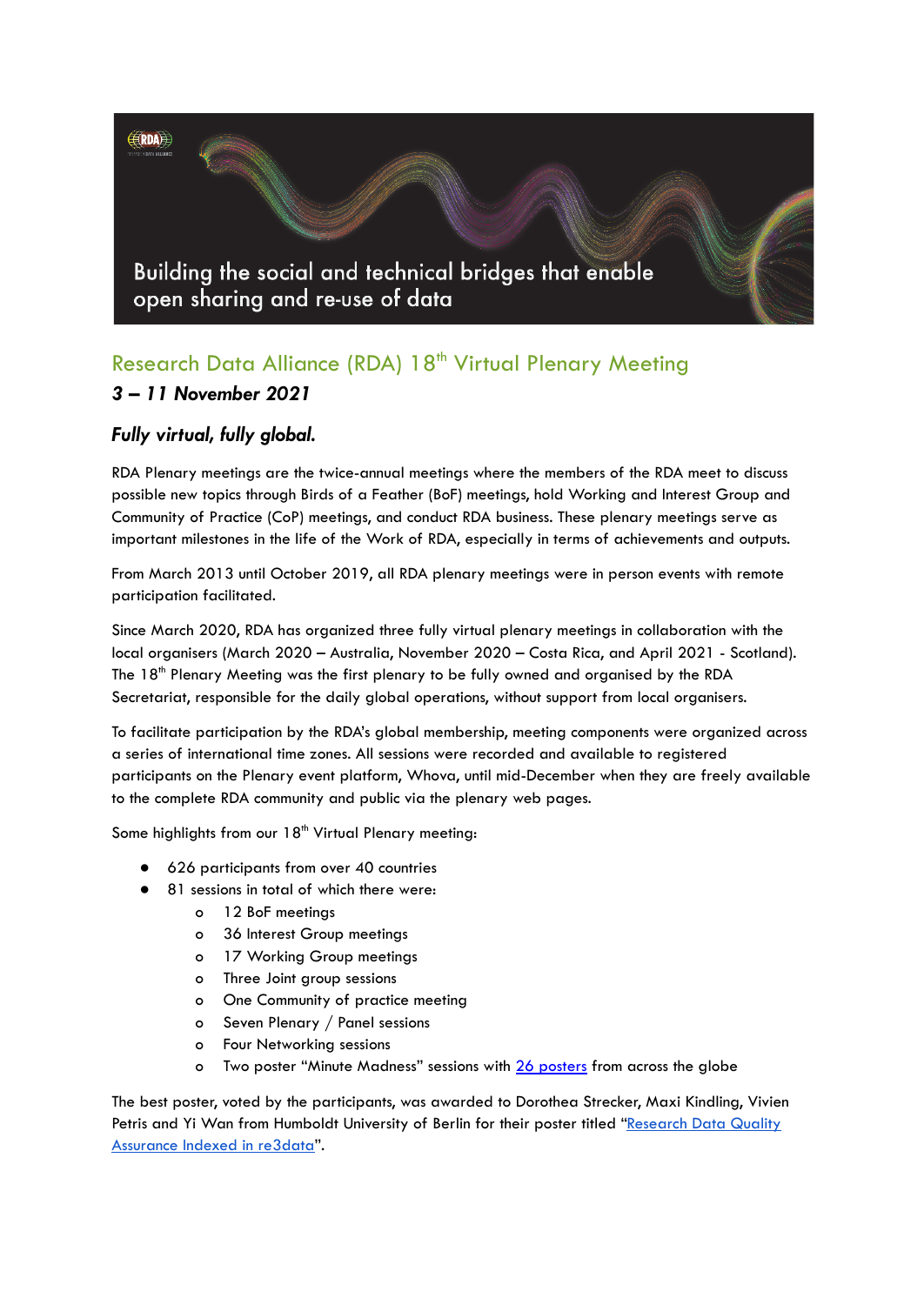## Plenary Pathways:

For new and more seasoned members of the RDA community, or the "RDA Family" as stated by RDA Secretary General Hilary Hanahoe in her opening address, the Technical Advisory Board (TAB) created a series of Plenary [Pathways,](https://www.rd-alliance.org/rdas-18th-plenary-pathways) as a means to navigate the rich programme by the following topics / areas of interest.

- 1. The FAIR Agenda
- 2. Training and Data Management Planning
- 3. Semantics, Ontology, Standardisation
- 4. Data Infrastructures Organisational to Global
- 5. Data Lifecycles Versioning, Provenance, and Reward
- 6. Professional Networking and Social Aspects
- 7. Discipline Focused Data Issues
- 8. Other (see below for topics under "Other")
	- a. Environmental impact of data
	- b. Reproducibility, Curation of research outputs
	- c. Data citation, machine actionability
	- d. Data Stewardship
	- e. Policy Development
	- f. Reproducibility
	- g. Policy alignment

The graph outlines the number of sessions per pathway, giving an indication of the current "trends" across the RDA groups and their topics' focus.



#### Plenary and Panel Sessions / BoF Meetings:

An essential group of RDA Family members are the 65+ [Organisational](https://www.rd-alliance.org/oa-members) members, organisations that adhere to the RDA guiding principles, and financially support the RDA. All the plenary and panel sessions and four Birds of a Feather (BoF) sessions were driven and organised by RDA Organisational Members.

#### BoF Meetings

As key stakeholders in the community, Organisational Members were invited to propose BoF sessions,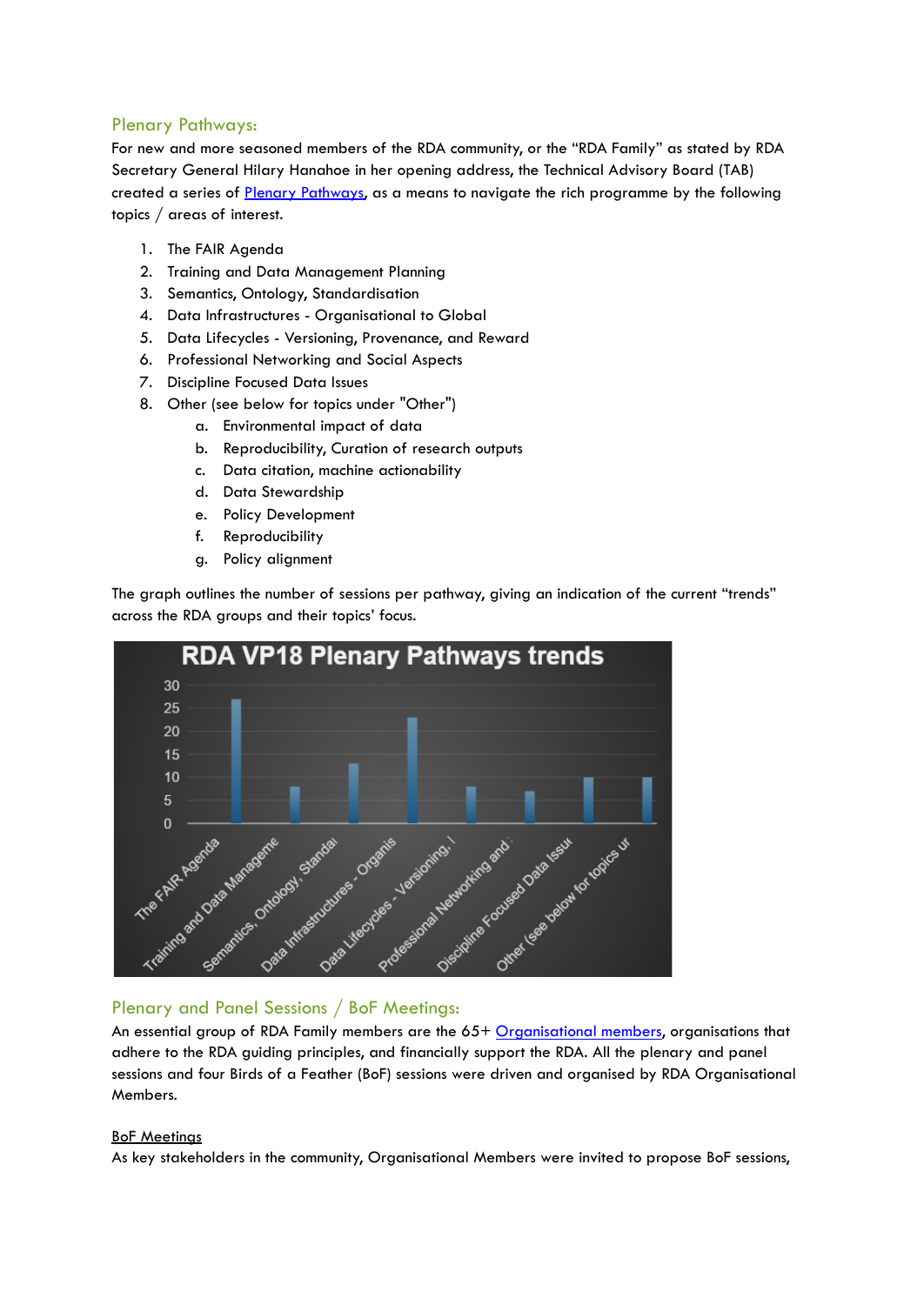which are new meetings to explore the appetite for global activity around a specific topic that could be transformed into either a focused Working or Interest Group.

#### Plenary and Panel Sessions

- Hilary Hanahoe (RDA Secretary General), Leslie Hsu (Physical Scientist & Community for Data Integration Coordinator, US Geological Survey) and Susan Shingledecker (Executive Director, ESIP) were the panelists for the first panel session focused on '**Facilitating active communities of practice to address data challenges**'. The panelists ran a poll aiming to collect audience feedback and experiences around communities of practice - the results of which can be found [online](https://drive.google.com/file/d/1MzDIOSp5HSlvIljTHf705lJDcEYnKYxg/view?usp=sharing). The presentation used is also available [online.](https://drive.google.com/file/d/1qGdCh5C8i6WFsiFe69qd4QeXa-Vl9fqD/view?usp=sharing)
- Timea Biro (Senior Coordinator, IT Center for Science, Finland), Melissa Cragin (Chief Strategist for Data Initiatives, San Diego Supercomputer Center, USA), Antti Pursula (EUDAT Head of Secretariat, IT Center for Science, Finland), Debora Testi (DICE Project Coordinator, CINECA, Italy), Eske Christiansen (Head of HPC Section, Danish e-Infrastructure Consortium) and Anders Conrad (COO DeIC, Denmark) were all on the panel session '**Combining Data community strengths and High Performance Computing opportunities**' which concluded with the recognition for further exploration of the challenges and opportunities of HPC and data convergence under the RDA umbrella.
- Hilary Hanahoe (Secretary General, RDA) and Natalie Harrower (Director, Digital Repository of Ireland) outlined the **RDA Financial Sustainability** models from 2022 with insights into the proposed membership models. More information on the session, as well as the relevant documentation and status updates can be found on the RDA [website](https://www.rd-alliance.org/about-rda/rda-financial-sustainability).
- '**Implementing FAIR: Funder policy updates, roadmaps, and next steps**'. A panel involving Keith Russell (Manager Engagement, Australian Research Data Commons), Fran Lightsom (Programme/Project Manager, US Geological Survey), Viv Hutchison (Chief, Science Data Management, US Geological Survey), Susan Gregurick (Associate Director for Data Science, US National Institutes of Health), Leslie Hsu (Coordinator USG Community for Data Integration, US Geological Survey), and Shelley Stall (Senior Director, US American Geophysical Union) focused on 'Implementing FAIR: funder policy updates, roadmaps and next steps'. The session started off with brief presentations from each panelist, focusing on the challenges of implementing FAIR across different disciplines for both data and software.
- Panel session focusing on '**Data and Software Sharing: The Role of Societies and Associations'**. This plenary session was chaired by Shelley Stall (Senior Director, US American Geophysical Union) and featured Angie Hunter (Development Editor, American Chemical Society), Greg Tananbaum (Director, ORFG) and Joris van Rossum (Director Research Integrity, STM). During the session, we were excited for some exclusive RDA VP18 news, as Greg Tananbaum announced a collaboration with the American Geophysical Union (AGU) and the Federation of American Societies for Experimental Biology (FASEB) to create a Society Community of Practice.

#### Networking Sessions:

RDA's mission is to build the social and technical bridges that enable data sharing and re-use. The social bridge building has always been of great importance and value to the organisation and the community. While nothing replaces chatting to colleagues after a meeting or making new connections during the coffee and lunch breaks, offering networking opportunities to virtual plenary attendees is part of the planning and programme. Another important component of the RDA family are the RDA